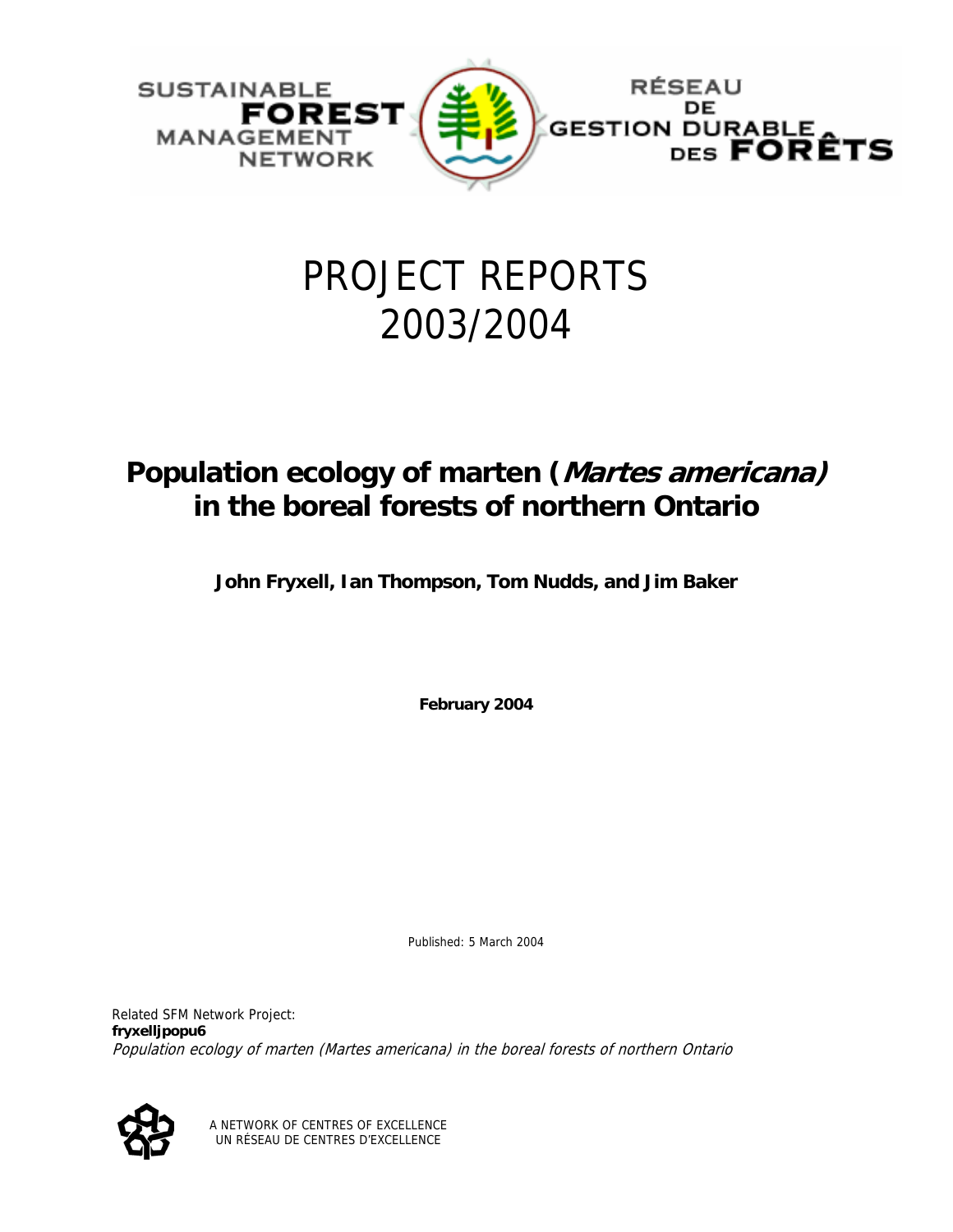#### **POPULATION ECOLOGY OF MARTEN (***Martes americana***) IN THE BOREAL FORESTS OF NORTHERN ONTARIO**

#### **NSERC/CFS Partnership Program, Forest Ecosystem Science Co-operative Inc., and Sustainable Forestry Management Network/NCE**

**John Fryxell, Department of Zoology, University of Guelph, Guelph, Ont, N1G 2W1 Ian Thompson, Canadian Forest Service, 1219 Queen St E, Sault Ste Marie, Ont, P6A 5M7 Tom Nudds, Department of Zoology, University of Guelph, Guelph, Ont, N1G 2W1 Jim Baker, Ontario Forest Research Institute, 1235 Queen St, Sault Ste Marie, Ont, P6A 2E5** 

**Project Report, February 2004** 

#### *Keywords: marten, viability, dispersal, survival, reproduction, source, sink, succession, umbrella, indicator, old growth, landscape, diversity, birds, amphibians, owls*

The American marten (*Martes americana*) is a forest carnivore species presumed to rely on patches of mature, conifer-dominated forest for its continuing persistence across a broad, heterogeneous landscape (Buskirk and Powell 1994, Thompson 1994, Thompson and Cogan 1994, Hargis et al. 1999). It has been accordingly designated as an indicator species, whose ecological requirements must be met before any forest harvesting project in Ontario can be approved, as stipulated by Forest Management Guidelines set by the Ontario Ministry of Natural Resources (Watt et al. 1996). Recent scientific literature, however, reports anecdotal and experimental evidence that martens may be able to sustain themselves in regenerating forests with sufficient suitable structure (Thompson et al. 1989, Bowman and Robitaille 1997, Chapin et al. 1998, Potvin et al. 2000, Payer and Harrison 2003). Despite 50 years of intense timber harvesting in Ontario, resulting in reduced availability of mature forest habitat, there has been no demonstrable decline in the numbers of marten harvested by trappers (Novak et al. 1987). These observations are inconsistent with the notion that martens require mature forest to survive and reproduce successfully, thereby challenging the ecological basis for the current Forest Management Guidelines. For the past 3 years, we have been engaged in a collaborative research programme to address the sustainability of martens in regenerating forest landscapes and to assess the utility of martens as an umbrella for other putative old growth species. This document summarizes our research progress to date.

## **Sustainability of marten populations**

The Ontario guidelines can be recast in scientific terms as a working hypothesis that patches of mature forest are refugia, which support source populations of martens that are ecologically sustainable. Regenerating forests, on the other hand, provide sink populations of martens in which deaths exceed births. This is often termed the sourcesink hypothesis (Pulliam 1988 and Pulliam and Danielson 1991, Doak and Mills 1994). A plausible alternate hypothesis is that martens have different rates of survival and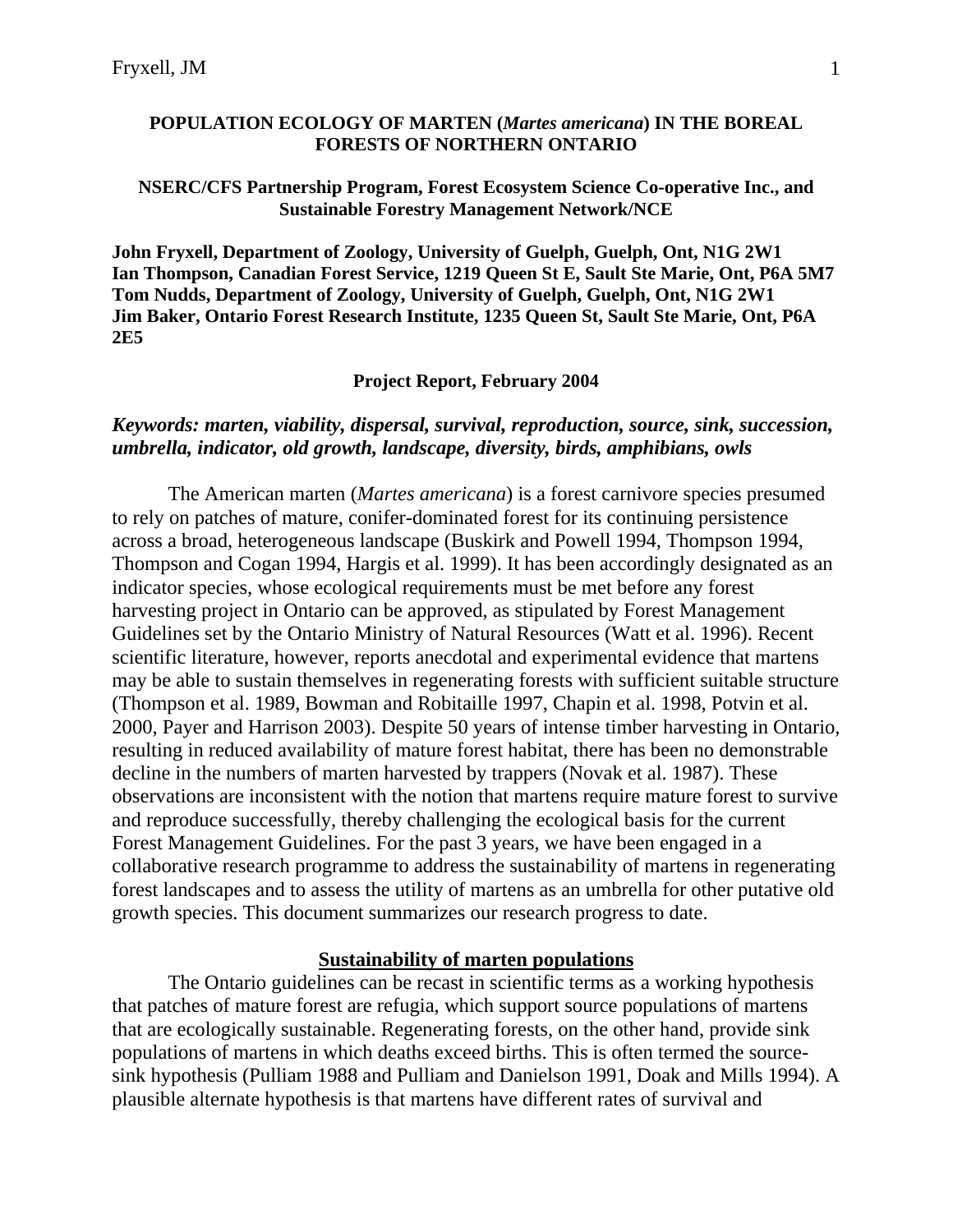reproductive success across forest habitats of different successional stage, but can sustain themselves in most forest landscapes, regardless of whether the habitats are composed of regenerating or mature forest stands. Older, socially dominant individuals presumably occupy the best habitats whereas younger, lower ranked individuals are relegated to the poorer tracts. This is often termed the ideal-despotic hypothesis (Fretwell and Lucas 1974). It is even conceivable that the demographic characteristics of marten do not vary with forest successional stage (null hypothesis). Our primary objective is to test the source-sink, ideal-despotic, and null hypotheses, with a long-term aim to further develop, or suitably alter, the Forest Management Guidelines in Ontario.

Towards the latter end, we are also engaged in ancillary studies to better understand factors and mechanisms that influence the sustainability of martens in a heterogeneous forest landscape. First, we are evaluating ecological and social correlates of home range use by individuals of different age, size, and social rank. This will allow much deeper understanding about the habitat variables that actually matter to martens in the boreal forests of Ontario. Second, we need to assess the ecological factors influencing the probability of successful dispersal by juvenile animals, because this variable could be instrumental in determining whether source-sink systems can persist over the long term. Differential reproductive success and variation in dispersal can affect genetic structure for populations in heterogeneous landscapes, which we will evaluate using DNA fingerprinting. Fur-trapping interacts with natural demographic processes in most forests in Ontario in determining marten population trajectories (Fryxell et al. 2001; Haydon and Fryxell 2004). Therefore, we are also quantifying the effect of forest disturbance on marten harvesting rates. Finally, there is theoretical potential for disruption of successful mating in widely-spaced territories in young, regenerating forests, that could have deleterious effects on long-term sustainability.

For the first phase of our programme, we selected a study area near the town of Ear Falls, in NW Ontario. The logged landscape is in the Whiskey Jack Forest managed by Abitibi Consolidated, whereas the unlogged control landscape is in the Trout Lake Forest managed by Weyerhaeuser. A variety of forest types occur in the region, varying along axes of mature versus regenerating, conifer versus mixed composition, and productive lacustrine versus less productive sandy soils and gleisols. Stand age in the unlogged natural-origin landscape is between 40-100 years, whereas the regenerating stands in the logged landscape are 20-50 years old. The study sites cover both lowland and upland sites that vary considerably in soils and annual primary productivity. Wide variability in stand characteristics is essential for the broad industrial application of our research results. Forest Resource Inventory maps for the study area originating from the industrial partners were secured by Phil Elkie of OMNR in a digital ARCView GIS database.

Our marten research team over the past 3 years has included 2 full-time field technicians (Robert Routledge and Phil Wiebe), a dozen short-term field assistants, and 4 graduate students (Michelle Herzog, Mark Andruskiw, Cheryl Johnson, and Thomas Broquet). The graduate student theses will provide a comprehensive picture of marten habitat use and population demography in boreal forest systems that are managed for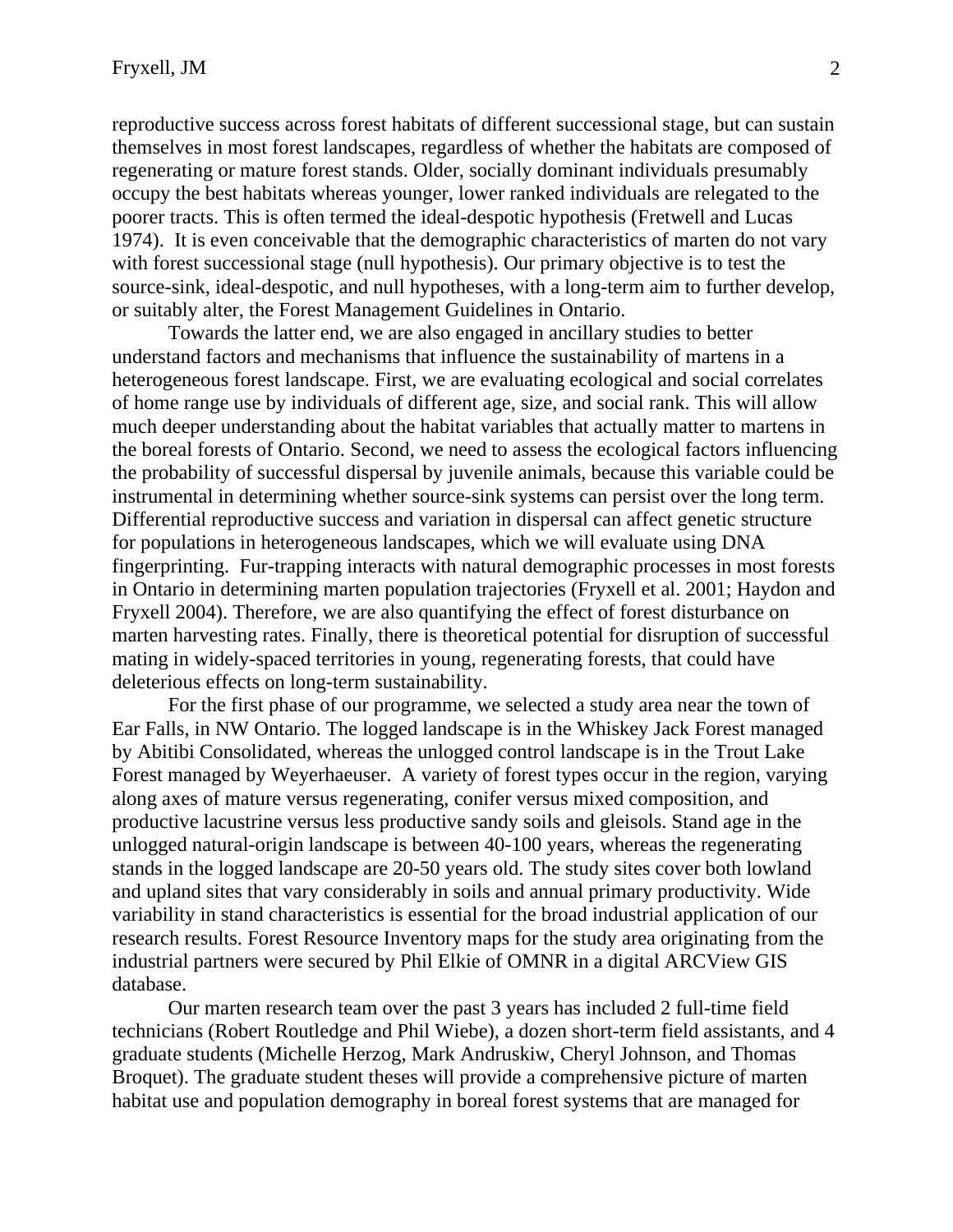commercial logging and trapping. Michelle Herzog has completed her M.Sc. thesis on ecological correlates of social dominance in martens, based on scent trials with captive animals. Mark Andruskiw has completed his M.Sc. thesis on the effect of forest structure and prey availability on spatial patterns of prey search and predation success during the winter. He has also measured prey behavioural responses to predation in open versus covered habitat and in relation to stand characteristics. For her PhD thesis, Cheryl Johnson is addressing juvenile dispersal trajectory, dispersal distance and survival during dispersal relative to habitat quality, food availability, marten population density, and landscape configurations. For his PhD thesis, Thomas Broquet is using DNA fingerprinting to test whether habitat fragmentation caused by logging or natural geographic barriers (such as lakes) influence genetic structure of martens and comparing the reproductive success of martens in logged vs unlogged areas.

#### **Habitat characteristics**

The first step in our landscape analysis was to conduct detailed forest mensuration, needed to categorize complex forest landscapes of varying stand age, recent burn history, stand composition, and ecological productivity due to variation in underlying geomorphology. We have partitioned the Ear Falls study site into 13 predominant forest types (FRI categories) using ARCVIEW GIS. During the 2001 summer field season, a wide variety of vegetation characteristics were measured in each stand type, including species composition and biomass of the canopy and shrub layer, snag abundance, canopy closure, stem density, ground cover, woody debris, and small mammal abundance. We have sampled 5 replicate stands in each of the 13 forest categories, for a total sample of 65 replicates in each of the logged and unlogged treatments. Inter-stand variation, for these variables is within normal limits for forestry applications. Forest structure data sampled at the stand level using FRI categories will be ultimately extrapolated to the complete landscape, as a means of quantifying ecological variables at the level of individual marten territories. One key difference between logged and unlogged forests is the abundance of coarse woody debris on the forest floor. Our data show a substantial difference between landscapes in the abundance of coarse woody debris (Fig. 1), which can have important impact on foraging success and prey abundance for martens.



**Figure 1**. Abundance of coarse woody debris in logged versus unlogged landscapes.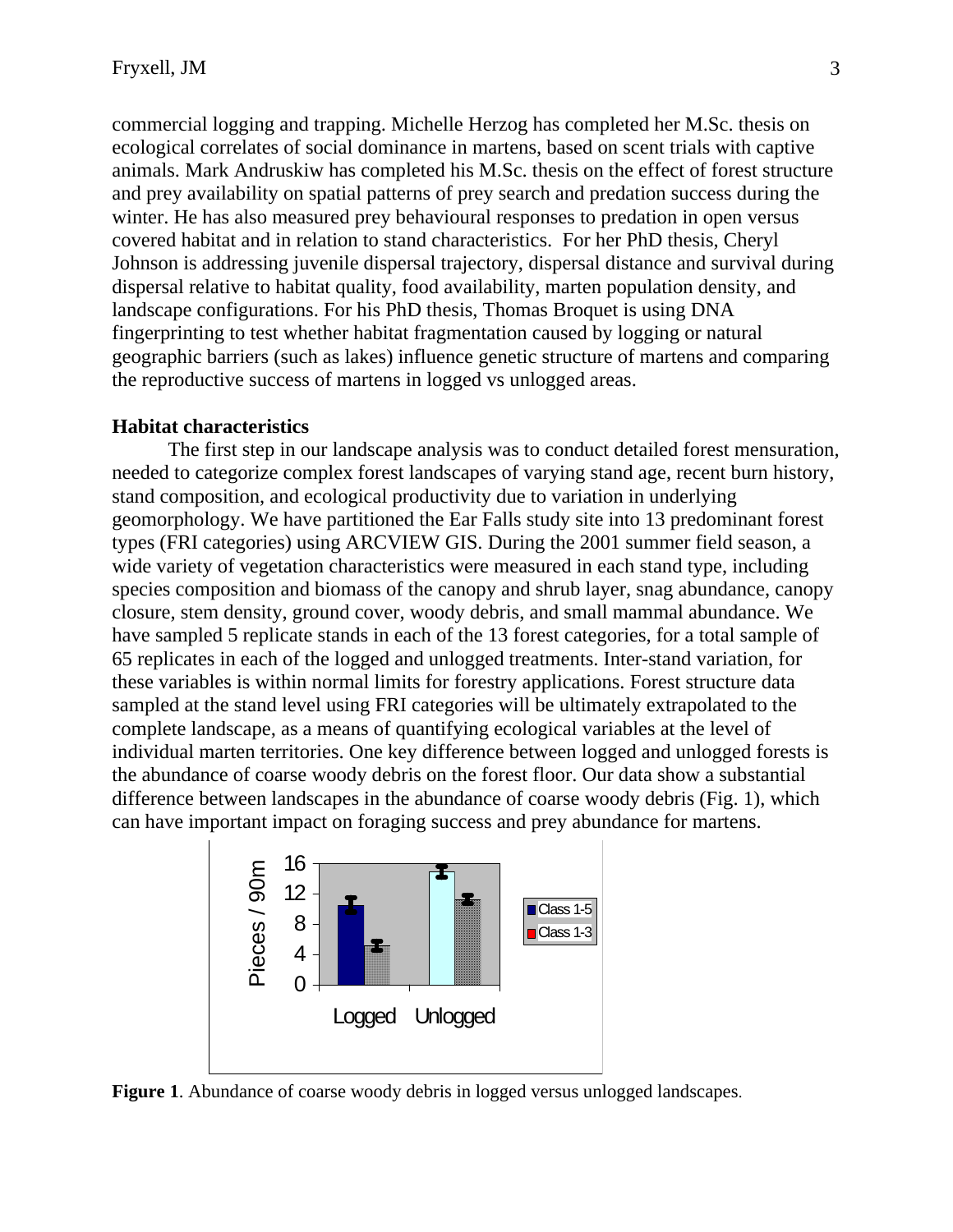During 2001-3, small mammals were sampled in representative forest stands over 6000 trap nights. Red-backed voles were an order of magnitude more abundant than any other species. Our trapping results suggest differences in vole abundance among stand and landscape treatments (Fig. 2). Because voles are a major component of marten diets, spatial and temporal variation in vole abundance is an obvious candidate for evaluating putative differences in fitness across habitats. Our early data show significant variation at the stand level, due to a positive association between vole abundance and deciduous composition. This suggests that conifer stands, which are often preferred marten habitat, do not necessarily supply higher abundance of prey in this region of Ontario, unlike the Manitouwadge area in central Ontario (Thompson and Colgan 1987, 1991). There is obviously substantial seasonal variation in abundance in both landscapes. Vole abundance was higher in the unlogged landscape in 2001 and 2002 than in the logged landscape, whereas both landscapes had similar vole densities during 2003.



**Figure 2.** Red-backed vole abundance during spring and fall trapping periods in 2001- 2003 in various stand types in logged versus unlogged landscapes in Ear Falls.

# **Marten demography**

The field crew has shown considerable success in live-trapping martens. During 3210 trap nights in the fall of 2001, we captured 97 different martens. Marten density, assessed by captures of new individuals per 100 trap nights, was 33% higher in the unlogged (4.9) than the logged (3.7) landscape (Fig. 3). During the fall of 2002, we livetrapped 85 and 47 new marten (i.e. excluding recaptures) in the unlogged and logged landscapes during a total of 3172 trap nights. Marten density in the unlogged landscape was twice that in the logged landscape (6.3 versus 2.6 marten/100 trap nights, respectively). During 1229 trap nights in the fall of 2003, we captured 43 new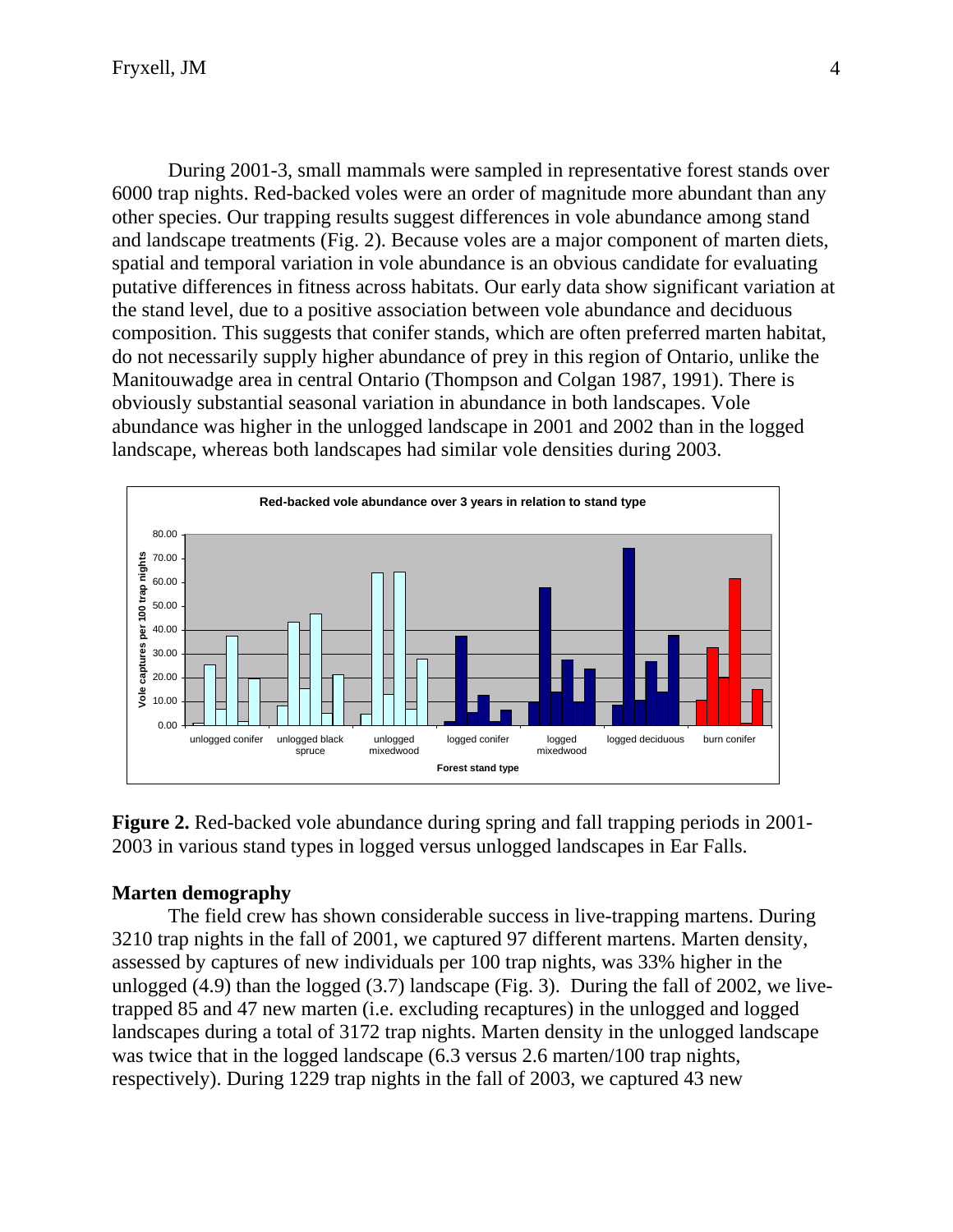individuals. Marten density in 2003 was similar in the two landscapes (Fig. 3), perhaps owing to similarity in prey densities (Fig. 2).



**Figure 3.** Catch of new martens per 100 trap nights in the logged vs unlogged landscapes.

Variation in marten density over time and space (Fig. 3) was plausibly related to variation in prey density across time and landscape treatment (Fig. 4), although the sample size is too small yet to be conclusive. Similar numerical responses to changing prey availability have been demonstrated in other marten populations (Thompson and Colgan 1987; Fryxell et al. 1999), suggesting that fluctuation in prey abundance is an important source of environmentally-driven variation in marten density in northern boreal forests. As we show later, some of the residual variation around this relation can be explained on the basis of differences in hunting success due to coarse woody debris.



**Figure 4.** Marten abundance at the landscape scale in relation to red-backed vole abundance at the landscape scale (averaged over each habitat type, with equal weight).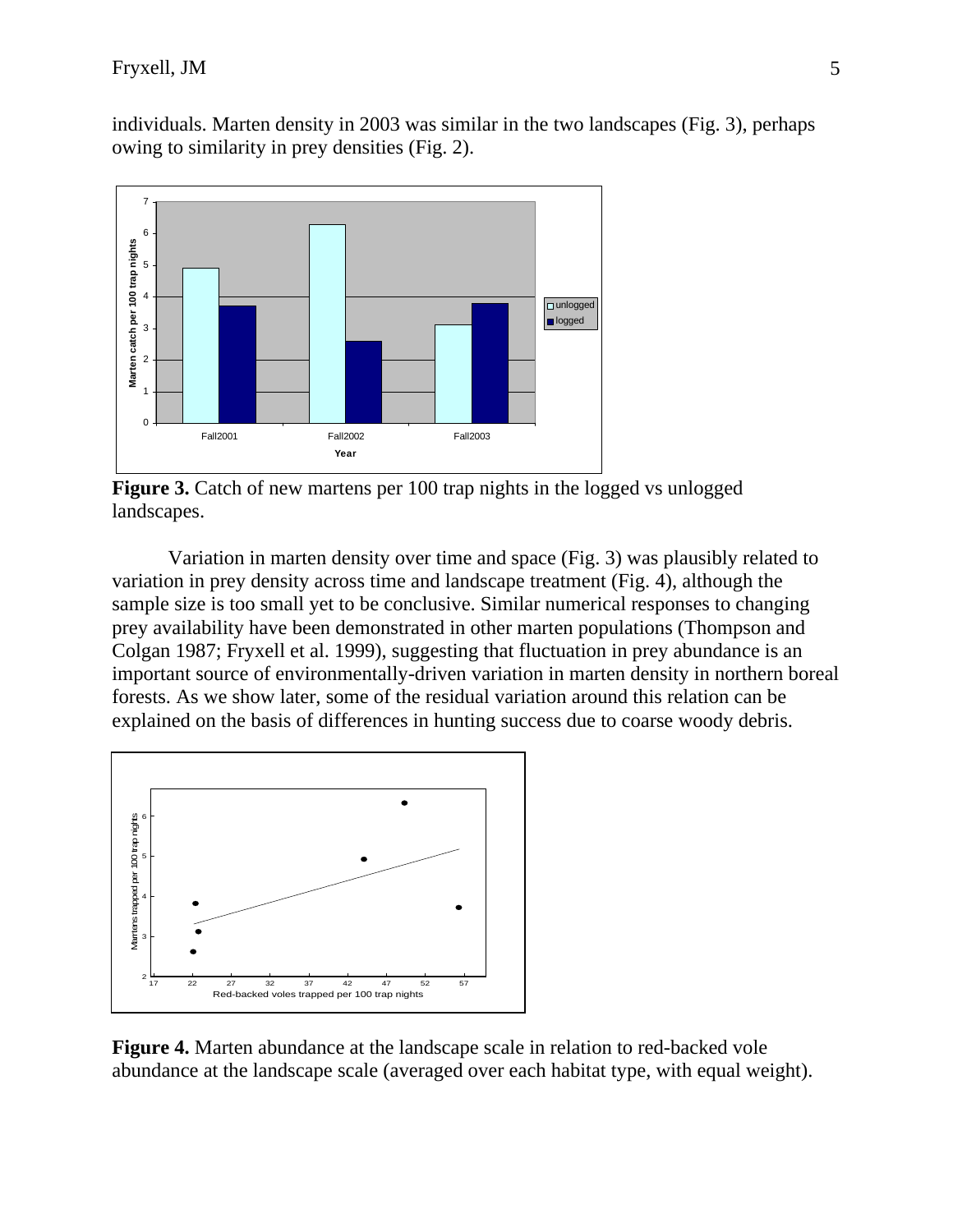As of the end of 2003, we had a total of 71 active collars. Over 2001-2003, we monitored the fate of 135 radio-marked individuals. An additional sample of 43 individuals has been equipped with radios, but their current whereabouts is unknown, probably because they have moved outside our study area.

We have placed radios on roughly equal numbers of adults and juveniles, with roughly equal representation between the sexes. Preliminary estimates, based on 2001-2 data) suggest that crude rates of natural and trapping mortality have been higher in the logged than the unlogged landscape (Fig. 5). A large part of the mortality stemmed from commercial trapping of animals that ventured away from the areas in which they were originally marked, which clearly emphasizes the importance of coordinating forest habitat management and fur-bearer harvesting policies at a regional landscape level. Fur trapping plays a more important role in adult and juvenile mortality of males, perhaps because they move more than females and are thus more likely to be fur trapped.

Reproductive success has been measured from photographs of young martens at denning sites or from physical symptoms during trapping. Seven adult females reproduced in the unlogged landscape (mean  $= 2.3$  kits/female,  $SE = 0.47$ ) versus 2 females in the logged landscape (mean  $= 2$  kits/female,  $SE = 1$ ). These samples are too small as yet to reliably assess whether reproductive rates differed between the logged and unlogged treatments. We determined the locations of natal dens for most of these females, as well as temporary dens used post-parturition, and will increase this sample next spring. Characterizing these dens will help determine site-level requirements for successful reproduction by marten.



**Figure 5.** Mortality and radio loss of martens in logged versus unlogged landscapes.

#### **Marten hunting success**

 Snow tracking of 34 marten, covering >100 km of movement trajectories, indicated that both attack frequency and total hunting success were 50-100% higher in the unlogged forest than in the logged forest landscape (Fig. 6). Coupled with the earlier small mammal trapping results, this suggests that one of the ecological benefits of mature stands may be increased access to prey. Direct evidence of prey captures recorded during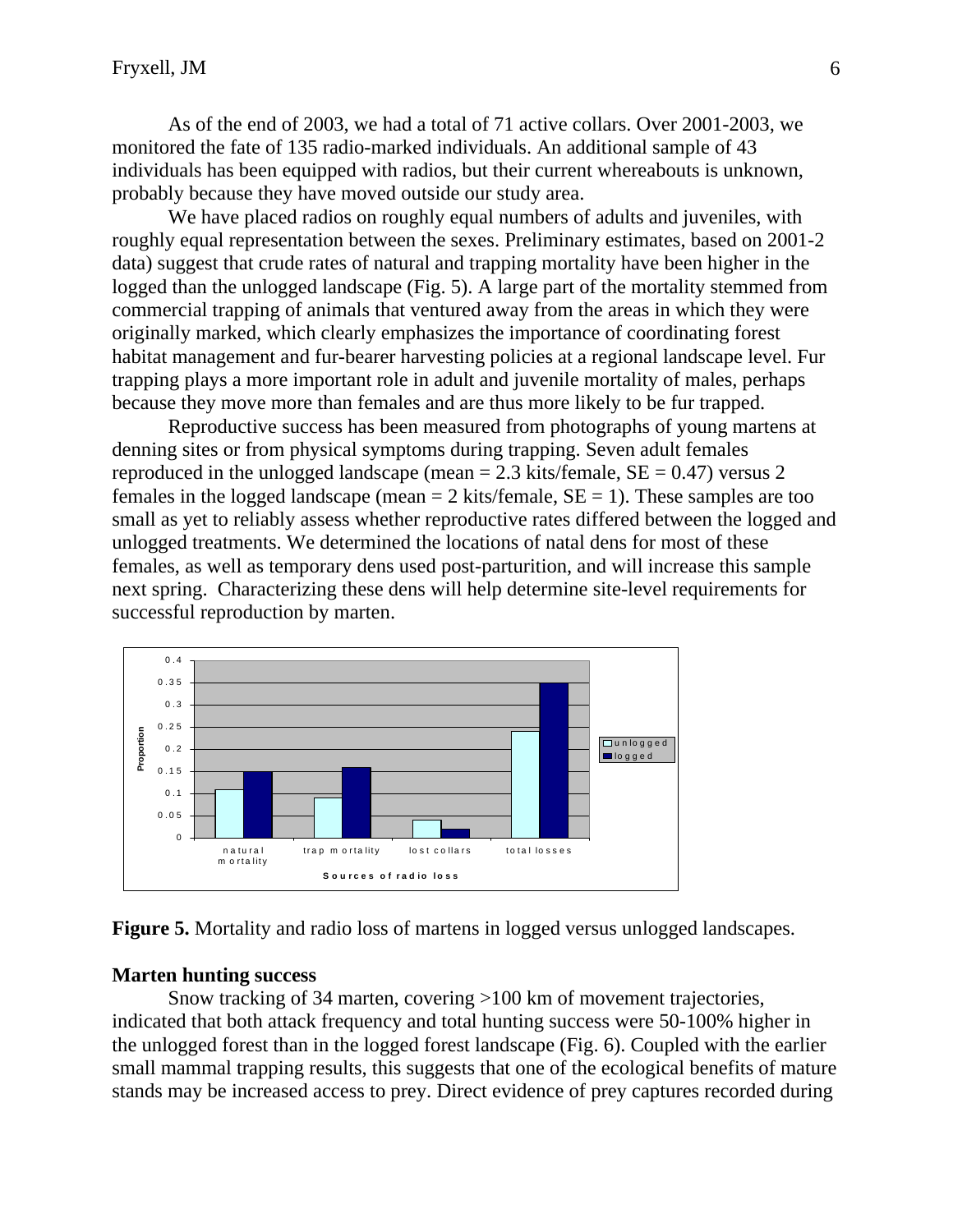snow tracking, coupled with fecal samples and live-trapping data will be used to assess habitat-specific patterns of prey selection by martens.



**Figure 6.** Number of attacks and successful kills per km of searching by martens in unlogged versus logged landscapes.

The emerging data on habitat specific variation in marten density and hunting success suggest that higher marten abundance in mature forest stands may be linked to improved access to prey during winter and/or prey abundance. These critical features need to be considered in setting core requirements and determining habitat-specific capacity to support marten populations. Moreover, these features may respond favorably to changes in forest silvicultural and harvesting techniques.

# **Home range use and dispersal**

A total of 77 adult martens and 128 juveniles have produced telemetry information. Twenty of the adults currently have >30 fixes per year, the lowest threshold at which meaningful home range estimates might be obtained, compared to 8 juveniles.

Dispersal by 84 juveniles was measured during 2001-2002 in logged versus unlogged landscapes (Fig. 7). Dispersal was skewed towards shorter distances in the logged than the unlogged landscape, with most juveniles dispersing <20 km. The tendency for juveniles to disperse shorter distances in the logged landscape may be a consequence of higher costs associated with moving long distances or simply reflect the reduced density of martens in the logged landscape. There is also a hint, however, of a fatter tail in the dispersal distribution in the logged treatment, which could have important implications for viability. This pattern should become better clarified with 3 further years of data.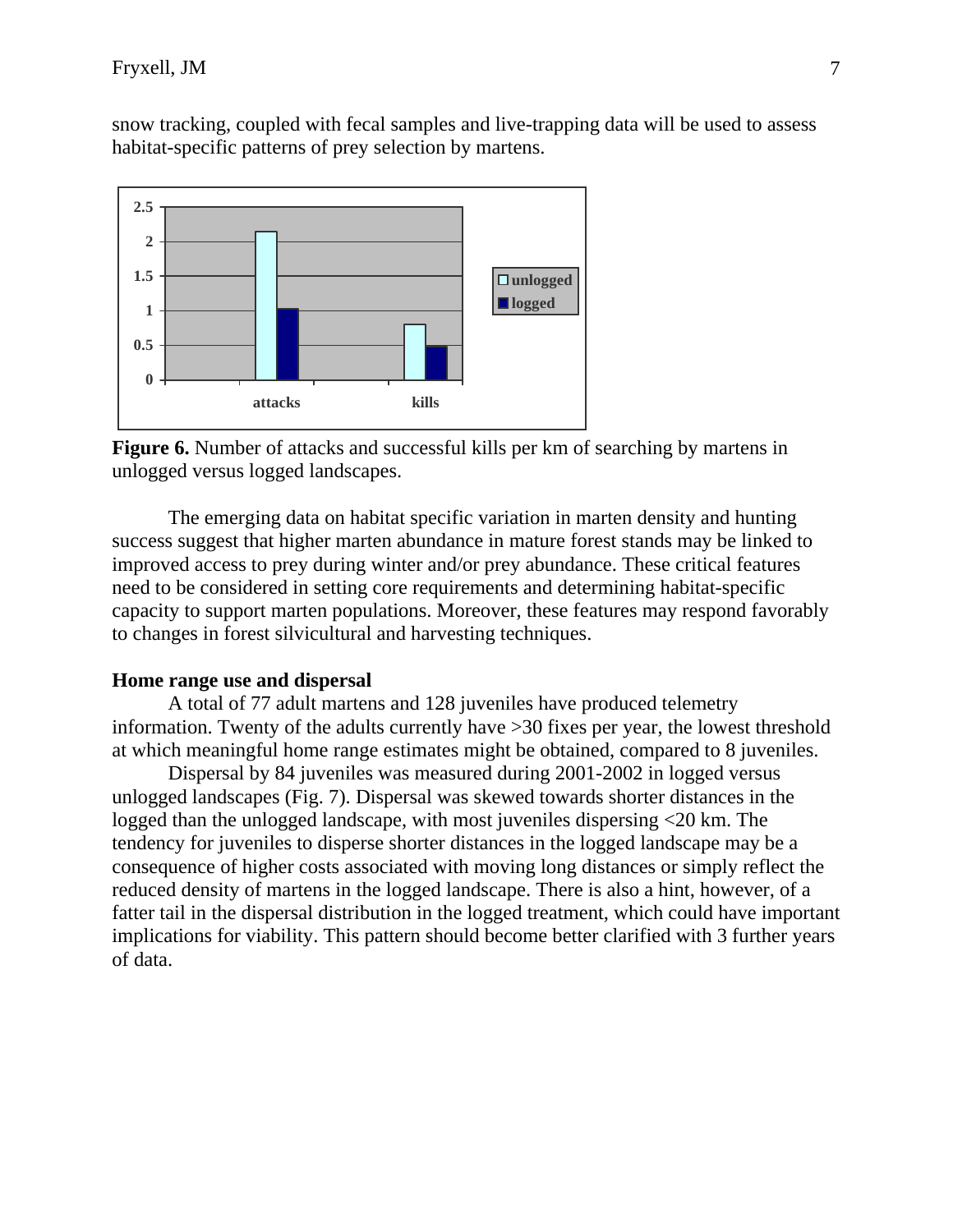

**Figure 7.** Dispersal distance of juveniles in logged versus unlogged landscapes

#### **Genetic and physiological structure of marten populations**

A sample of 90 marten carcasses, from animals captured by commercial trappers in the vicinity of the field study sites, was brought to the University of Guelph during winter 2002. Tissue samples (muscle and hair) were taken for DNA fingerprint analysis by Thomas Broquet. During the fall of 2002, Thomas collected another 131 carcasses for DNA analysis. In addition to this sample, Thomas has also collected hair samples from all live-captured animals (approximately 250 different individuals to date) for DNA microsatellite analysis, which will be used as an independent means of comparing reproductive success in the logged versus unlogged landscapes.

Variation in marten body condition was studied during the winter of 2003, using a sample of 131 marten carcasses obtained from trappers in the Ear Falls region. Condition was defined as the residual variation around strong log-linear regressions between wet mass versus body length. These results showed that males were in significantly better condition than females, due perhaps to reduced breeding costs. More importantly, her results showed that animals trapped from the unlogged landscape were in significantly better condition than those obtained from the logged landscape, probably due to improved predation success (Fig. 8).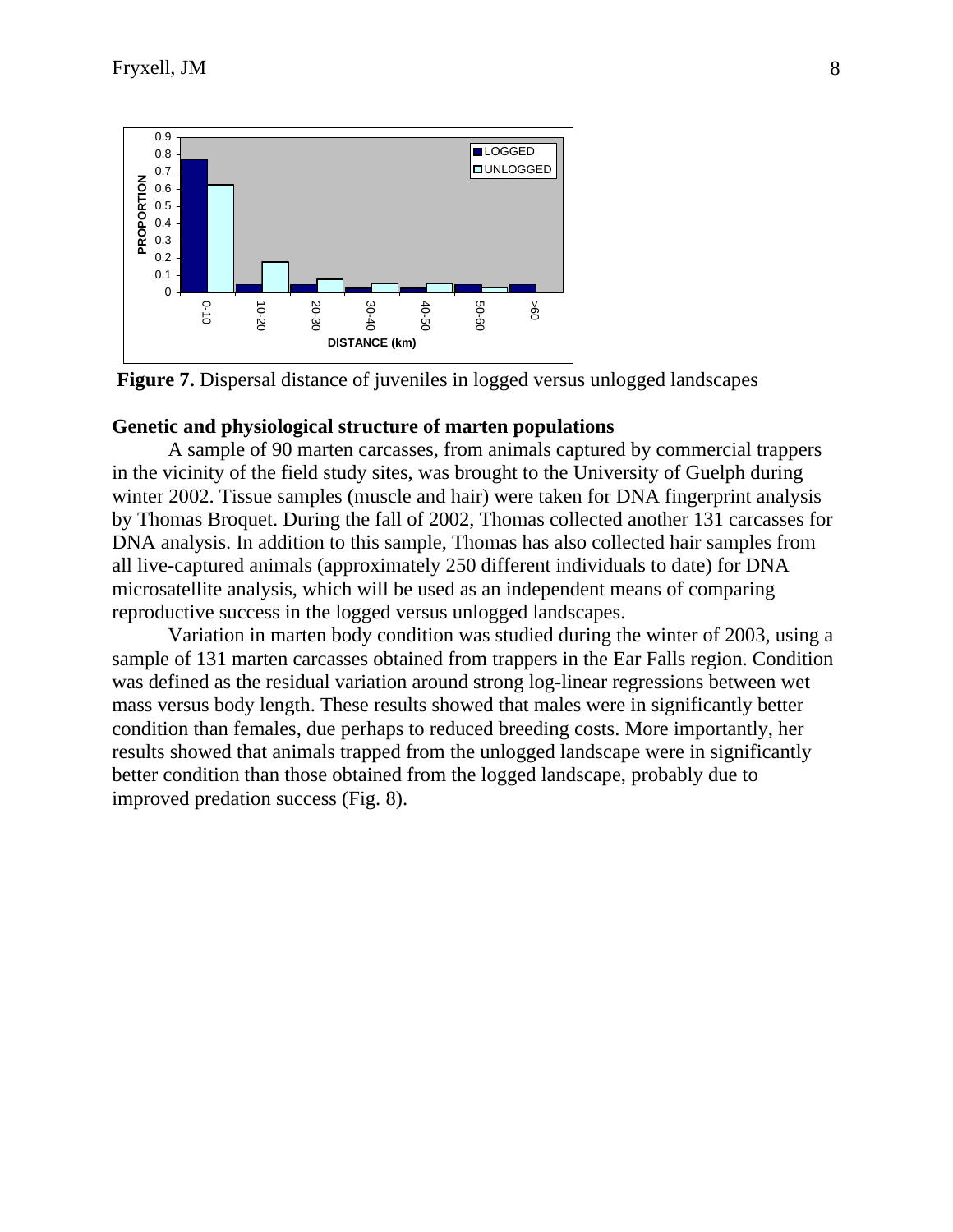



#### **Martens as an umbrella for other species**

SFMN has supported the work of three graduate students (Sarah Wyshynski, MSc; Tara Crewe, MSc; and Darren Sleep, PhD) in the lab of T. D. Nudds between May 2001 and the present. The purpose of the work by these students, as it related to the larger project, was to collect data on the distribution and abundance, as appropriate, of as many vertebrate species as possible. This was done on the same landscapes as the demographic data was collected for marten to test, ultimately, the efficacy of marten as an "umbrella species". Details of survey designs, habitats and habitat characteristics sampled, and preliminary results to 2002 were reported in fall 2002.

To avoid the potential problem that these students might have little opportunity to grow as independent researchers within the overall program, they were encouraged to use the opportunity afforded by the overall, targeted research program to develop expanded thesis topics for which they could also use the data. To different extents, their thesis topics thus deviate from "mere" contrasts between landscapes of fire and timber-harvest origins; regardless, all have developed significantly in the areas of model-selection and programming. The two MSc candidates have submitted thesis drafts and will defend by the end of the winter semester 2004; the PhD candidate will be in the field for a final season between 1 March and 30 June 2004 (details of all three projects below).

SFMN also supported the training of nine field assistants over three field seasons 2001- 2003. Seven of these were technicians: Aaron Walpole (2001-2), Kayla Wilson (2002), Chris Stratton (2002), Glenn Desy (2002), Mike Gawel (2003), Rowan Barrett (2001) and Lindsay Armer (2001). Three assistants were supported also by either NSERC Undergraduate Summer Research Awards (Karla Falk 2002, Lindsay Armer 2002) or University Undergraduate Research Awards (Ann Nguyen 2003). Nudds supervised Armer's Honours Thesis at UNBC University College of the Cariboo (2002-3) based on data collected while supported by SFMN.

#### **Songbirds and woodpeckers**

In 2003, further analysis was conducted on the forest songbird and woodpecker data, which was collected in the 2001 and 2002 field seasons. Using randomized null models, presence/absence and abundance data for forest birds, and Morisita's similarity index, Sarah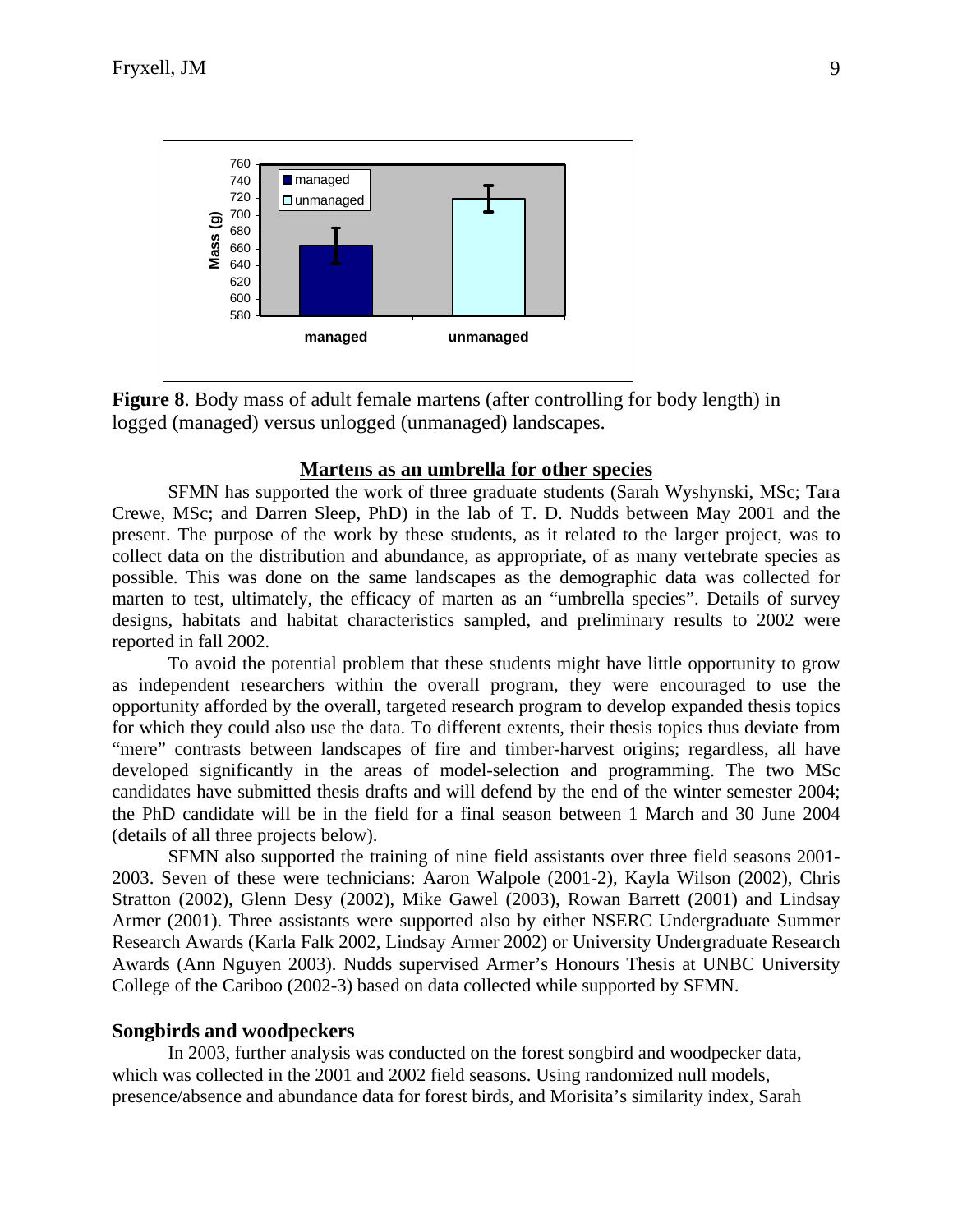Wyshynski investigated whether local boreal bird communities assembled in repeatable patterns that suggest redundancy in the "ecological roles" of species. Redundancy was inferred by evidence that assemblages are formed based on ecological, or functional, rather than taxonomic, characteristics. If redundancy was evident, pairs of bird assemblages classified based on ecological/functional traits, in forest patches of like habitat, would be more similar than if they were classified using the Linnaean system of taxonomy.

 Sixty-five forest birds found in the study area were classified into 48 potential "ecological species" based on unique combinations of foraging, nesting and migratory traits. A model was developed for each of the 8 habitat types surveyed for forest birds. For each of these habitat types, 5 random assemblages were created with numbers of individuals equal to the observed assemblages in the 5 replicate stands, for both taxonomic and functional assemblages. Individuals were randomly drawn, without replacement, from aggregate source pools for each habitat type, with probabilities weighted by species relative abundance. Similarity was calculated between all possible pairs of assemblages  $(n = 10)$  and the mean taxonomic similarity coefficient was then calculated for the 5 random assemblages. This was repeated 1000 times for each habitat type, to generate 95% confidence intervals for Morisita's index of similarity.

The mean taxonomic similarity between observed pairs of assemblages was consistently less ( $P < .05$ ) than the mean taxonomic similarity between pairs of randomly assembled communities indicating that avian assemblages in the boreal forest exhibit highly non-random structure. Boreal bird assemblages were found to be structured based on species' ecological traits, as mean pairwise assemblages for all 8-habitat types were significantly  $(P < .05)$  more similar when classified into ecological species rather than taxonomic species (Fig. 9). This implies that the identity and abundance of species was changing from patch to patch of similar habitat, due to slight environmental differences or chance, but the overall functional structure of the patches remained alike. With evidence of species compensation occurring, it can be inferred that avian assemblages display a high degree of redundancy in Ontario's boreal forest. Forestry did not appear to influence the manner in which these local avian communities assembled, as assemblages in forests originating from fire and logging both exhibited non-random structure, based on functional roles of the species.

Shifts in community composition are conventionally viewed as a negative consequence of anthropogenic disturbance, and conclusions on the effects of forestry are often drawn from observed structural changes to avian assemblages, such as decreases or increases in species' relative abundances. However, if local communities assemble based on functional characteristics, species with similar ecological traits will replace each other and species turnover could be fairly high between assemblages. Thus, natural fluctuations in species abundances and shifts in community structure could be misinterpreted, and conclusions from these studies may therefore be misleading. Most forestry-bird relationship studies take place over only 1 to 2 years. In this short time period, it may be difficult to distinguish between natural fluctuations in avian populations or declines as a result of forestry. Caution should therefore be used in drawing conclusions about the effects of forestry on bird populations using such short-term investigations.

Results from this study suggest that shifts in avian populations and changes in community structure due to anthropogenic disturbance may have negligible consequences on the ecosystem functions and processes in boreal ecosystems. As one species declines in abundance, density may be compensated by functionally equivalent species in the region. Canada's boreal forest may therefore be much more resilient to anthropogenic disturbance than often argued.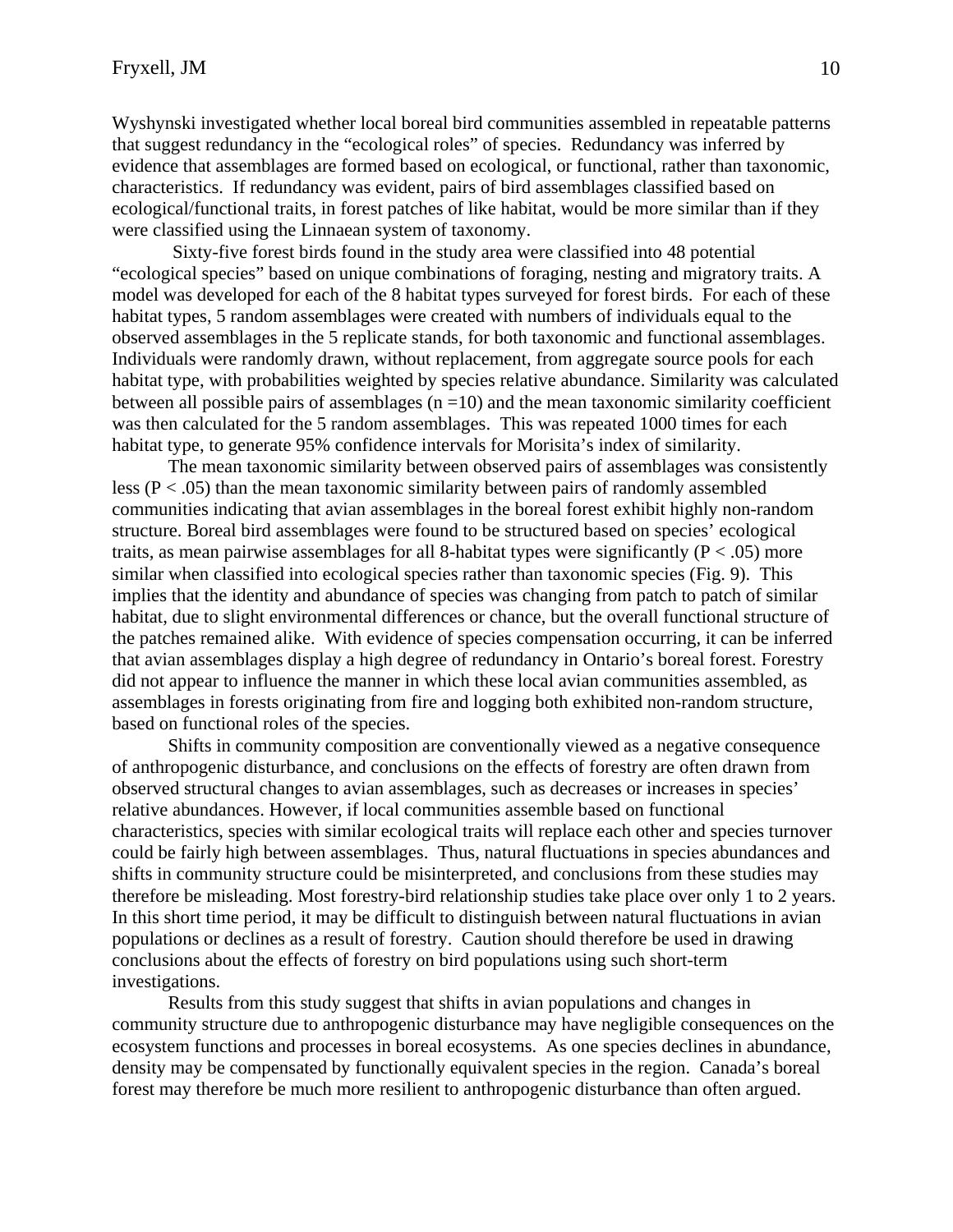Although some studies indicate that increased biodiversity results in increased ecosystem function, evidence indicates that the concept may not be universal. Thus, maintaining or enhancing species diversity to uphold ecosystem processes may be less significant than frequently alleged.

At present, resource policy predominantly emphasizes conservation of particular ecosystem elements (species) rather than biological integrity. However, because species-centred management is often more of a reactive approach to conservation, than preventative, management efforts have not always proven to be successful. Managing landscapes from a functional approach, where conservation efforts focus on maintaining a diversity of ecological traits, may be more effective in ensuring that the aspects of biodiversity that are critical for maintaining the resilience of an ecosystem are persisting, as well as being strategically and economically more viable. If forest managers plan to shift their focus to maintaining natural processes rather than its elements, more effort needs to be devoted to clearly defining functional groups across assemblages of various fauna that reflect dominant ecosystem functions. Additionally, controls or benchmarks need to be established so that the efficacy of management using functional groups as indicators of ecosystem processes can be assessed. Without reference points in naturally disturbed boreal forest of the region, there are no means to compare the diversity, composition and functions of the anthropogenically disturbed landscapes to measure program success.

Currently, Sarah is developing resource selection functions (RSFs) to predict presence/absence and abundance of songbirds, woodpeckers, amphibians and small mammals in the boreal forest. We are developing models at 2 scales separately and combined. One scale uses habitat features (eg. shrub density, snag density, canopy cover) collected within forest stands and the other uses landscape features (eg. forest type, origin, proximity to other stands, area). This will elucidate what degree of detail is required of to predict presence/absence and abundance of species in the boreal forest. We plan to have these models developed by June 1, 2004.



**Fig. 9.** Mean  $(n = 10)$  functional and taxonomic similarity for pairs of avian assemblages observed in 8 habitat types: 1. Fire Conifer Clay, 2. Fire Conifer Sand (>80yr), 3. Fire Mixed Clay, 4. Fire LL Black Spruce, 5. Logging Conifer Clay, 6. Logging Mixed Clay, 7. Logging Deciduous Clay, 8. Fire Conifer Sand (~50yr).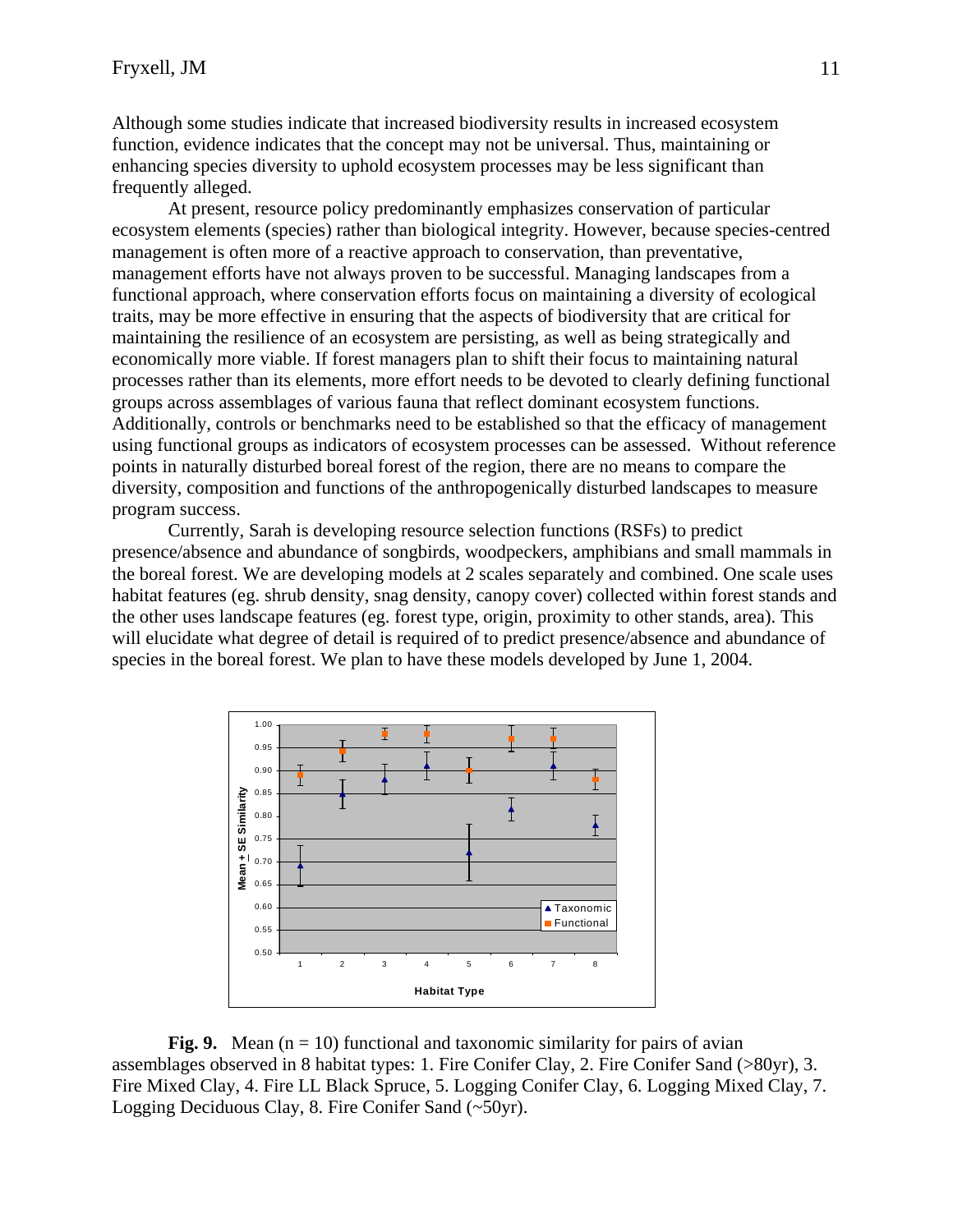### **Amphibians**

Management programs are often based on estimates of population abundance and therefore rely on the assumption that abundance reflects quality resources and better fitness. If amphibians are distributed according to the Ideal Free Distribution (IFD) model, or if abundance and fitness are both positively correlated with habitat quality, then the assumption is upheld. However, some species can be equally or more abundant in low quality sink habitat where resource availability and fitness are low. Because sink habitats depend on immigration from source habitat for recruitment, management decisions based solely on abundance estimates could result in lowered population size and possibly extinction by decreasing the proportion of source habitat across the landscape.

 To test whether American toad (*Bufo americanus*) and wood frog (*Rana sylvatica*) abundance is positively correlated with fitness in the boreal forests of northwestern Ontario, Tara spent two months in the field in 2003, in addition to 2001 and 2002. The data from 2003 are in Table 2. She placed 15 pitfalls (3 arrays) within 24 forest stands (4 habitat types with  $n = 6$ ; see Table 3). Abundance was estimated as number captured per 100 trap nights, and body condition, estimated by the mass and length of each individual, was used as an index of fitness. Results suggest that the distributions of adults approximate IFD, and the assumption that abundance reflects body condition (fitness) is not violated . Alternatively, results for juvenile amphibians suggest they may be subjected to interference, competitive differences or perceptual constraints, and their abundance should not be used as an index of habitat quality until further work on resource selection and intraspecific interactions has been completed (see Fig 10 example results for American toad).

|                    | <b>Table 2:</b> Trap effort and success for principal amphibian species in the boreal forest at Ear Falls, |  |  |  |
|--------------------|------------------------------------------------------------------------------------------------------------|--|--|--|
| ON, May-June 2003. |                                                                                                            |  |  |  |

| <b>Composition</b><br>Landscape |         | $#$ Trap<br><b>Nights</b> | # Wood Frog<br>(Juvenile/Adult) | # American Toad<br>(Juvenile/Adult) |
|---------------------------------|---------|---------------------------|---------------------------------|-------------------------------------|
| Logged                          | Conifer | 714.5                     | 22/9                            | 6/6                                 |
|                                 | Mix     | 717                       | 32/30                           | 36/25                               |
|                                 | Conifer | 720                       | 21/13                           | 11/49                               |
| Unlogged                        | Mix     | 713                       | 10/37                           | 9/21                                |
| <b>Total</b>                    |         | 2864.5                    | 85/89                           | 62/101                              |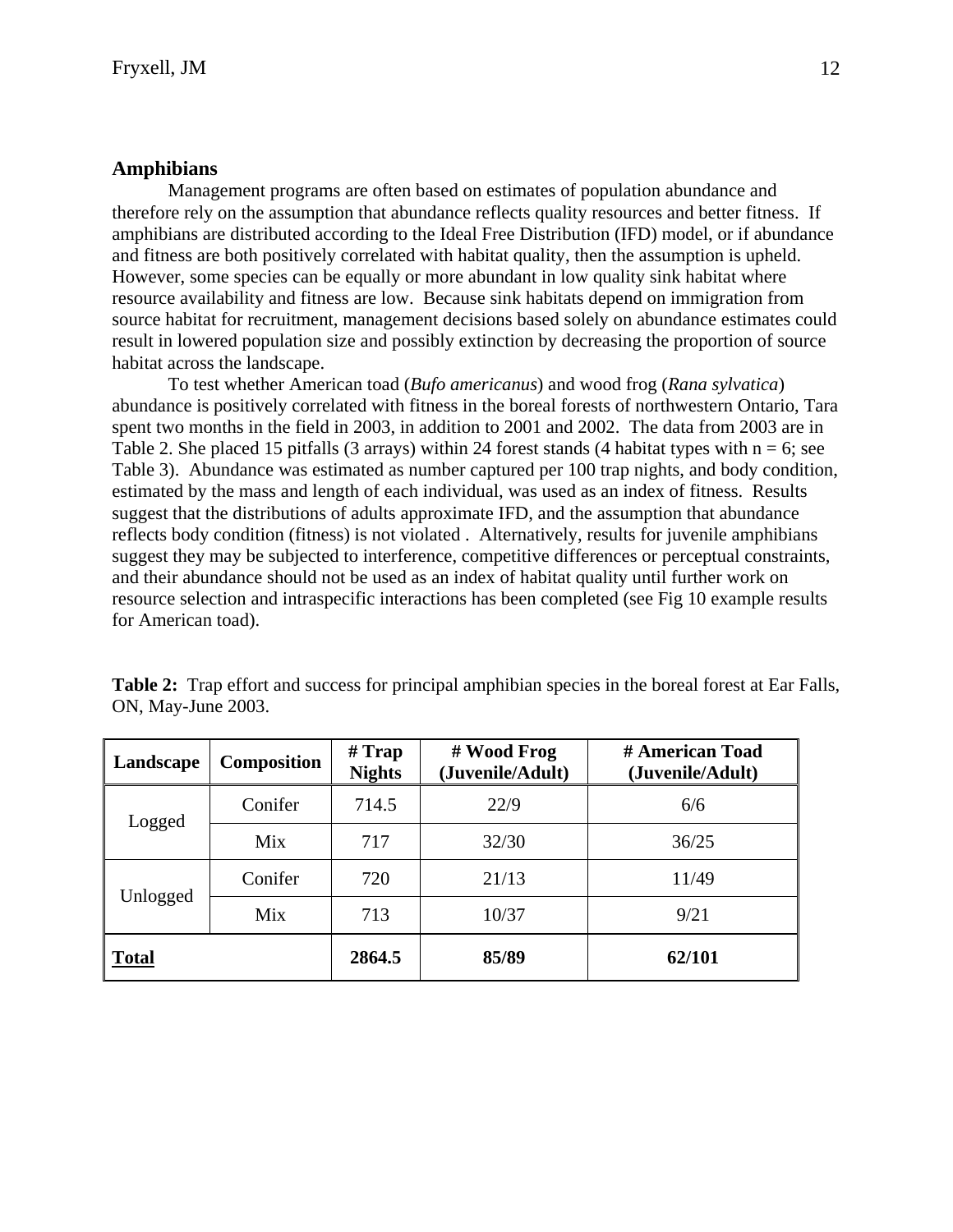**Table 3:** Experimental treatments

| Composition_ | # Logged-origin Stands | # Fire-origin Stands |  |  |
|--------------|------------------------|----------------------|--|--|
| Mixed        |                        |                      |  |  |
| onifer       |                        |                      |  |  |

Figure 10. Mean ( $\pm$  Std. Error) abundance (n = 288) and body condition of juvenile and adult American toads (*Bufo americanus*) in the boreal forests of northwestern Ontario for the four stand types studied.



Landscape variables that will be used in analysis of resource selection are distance to water, distance to nearest stand of similar composition, distance to nearest clearcut, area of forest stand, stand origin (logged vs. unlogged), and stand age. Specific habitat variables measured are coarse woody debris (CWD) loading, CWD class, duff depth (moss and litter), canopy cover, Ecosite type, and invertebrate abundance. Models that incorporate either landscape or habitat variables, or a combination of both, will be compared and ranked using Akaike's Information Criterion for small sample sizes. Analyses of the effect of habitat type on amphibian abundance and body condition is complete, and analysis of resource selection by wood frogs and American toads is underway. Both will be completed by June 1, 2004.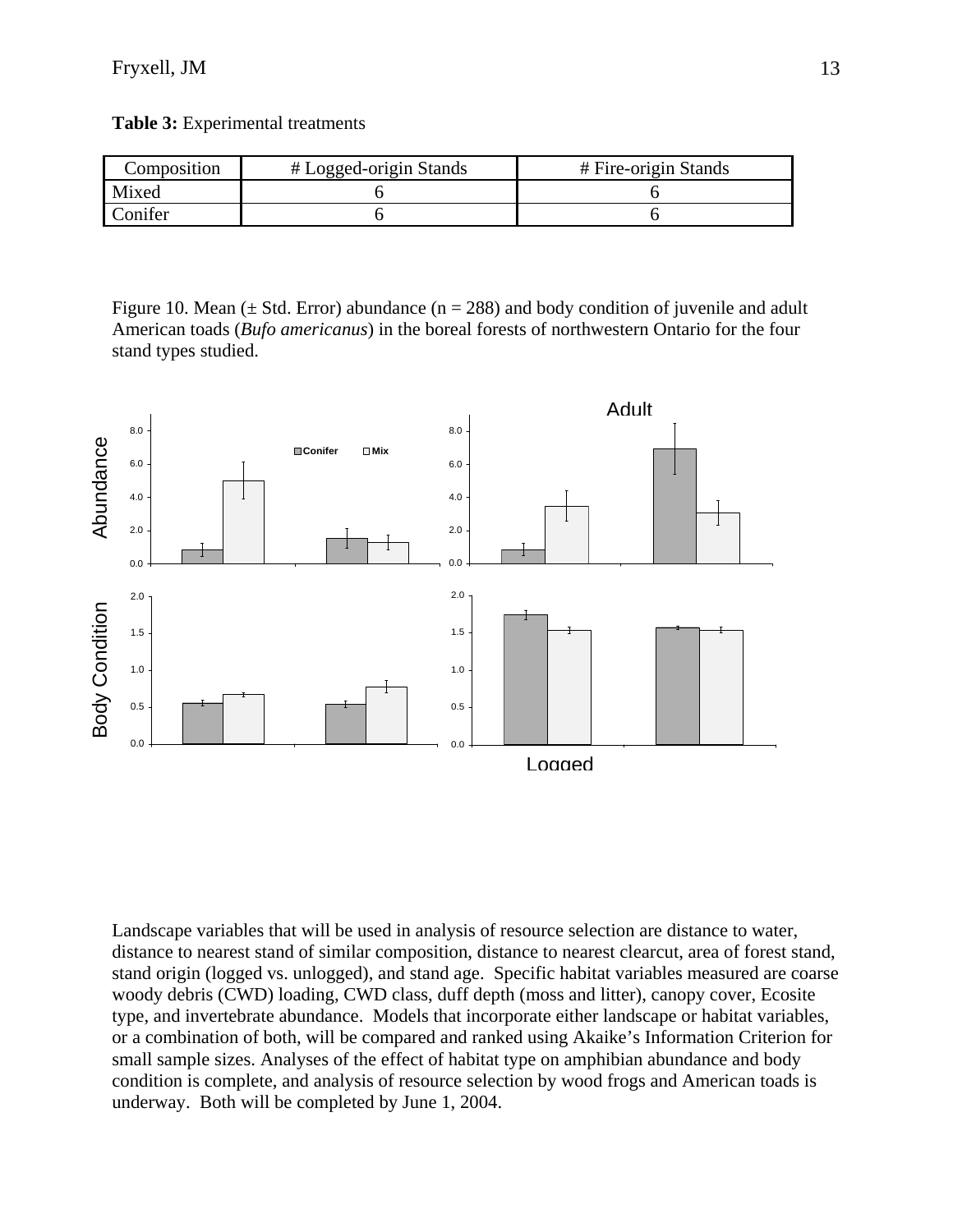#### **Owls**

 This project investigates the composition of owl assemblages and species on both fire and harvest origin areas. Goals of this project are two-fold. First, Darren aims to evaluate a policy of natural disturbance pattern emulation and test whether its conservation objectives are met at multiple spatial scales. Second, due to their cryptic nature and large territories, forest owls tend to be overlooked in many studies on avian communities and landscape change, he aims to redress this shortfall. Comparisons will be made at the landscape/assemblage scale, the landscape population scale, and the forest/individual scale. Each resolution tests specific hypotheses that pertain to the effects of fire and harvesting on owl assemblages, populations, or individuals at that scale.

*(1) Landscape/species assemblage scale* – Nocturnal owl survey data from across northern Ontario will be obtained from BSC. This data will be geo-referenced with landscape and habitat data from the Ontario Ministry of Natural Resources. Forest characteristics will be plotted against a continuum of owl assemblages for both fire and harvest origin areas across a broad range of age classes. Using this technique, Darren will map the successional trajectories of owl assemblages, and determine whether and when assemblages converge

*(2) Landscape/population scale* – Data generated from (1) will be used, and parameters such as vegetation (dominant species, under-story level, canopy cover, etc.), forest age, and levels of anthropogenic disturbance (proximity to human habitation, roads, etc.), will be used to generate models that best predict the abundance of different species of owl.

*(3) Forest unit/individual scale* – Field data has been collected on species of owls present on both harvested origin areas (>50 yrs old) and fire origin areas (>70 yrs old) near Ear Falls, ON. Radio-telemetry and nest searching are being used to measure reproductive effort and success, habitat use and survival.

Fieldwork began in 2003 in early March. To measure the distribution and abundance of all owl species on both harvested and fire-origin landscapes, Darren conducted nocturnal owl surveys and conducted nest searches while noting associated measurements when nests were located. In 2002, he conducted 5 nocturnal owl surveys on both logged and unlogged landscapes. In 2003, 18 surveys were conducted, 9 surveys on each of harvested and fire-origin landscapes. All surveys were conducted from early March until early May in each year, and were submitted to Bird Studies Canada for contribution to their Nocturnal Owl Survey program. Increasing the number of times a survey route was run tended to increase the cumulative number of species detected, though the increase was not statistically significant on either harvest-origin ( $F = 0.57$ , p  $= 0.59$ ) nor fire-origin (F = 1.23, p = 0.35) landscapes (Fig 11).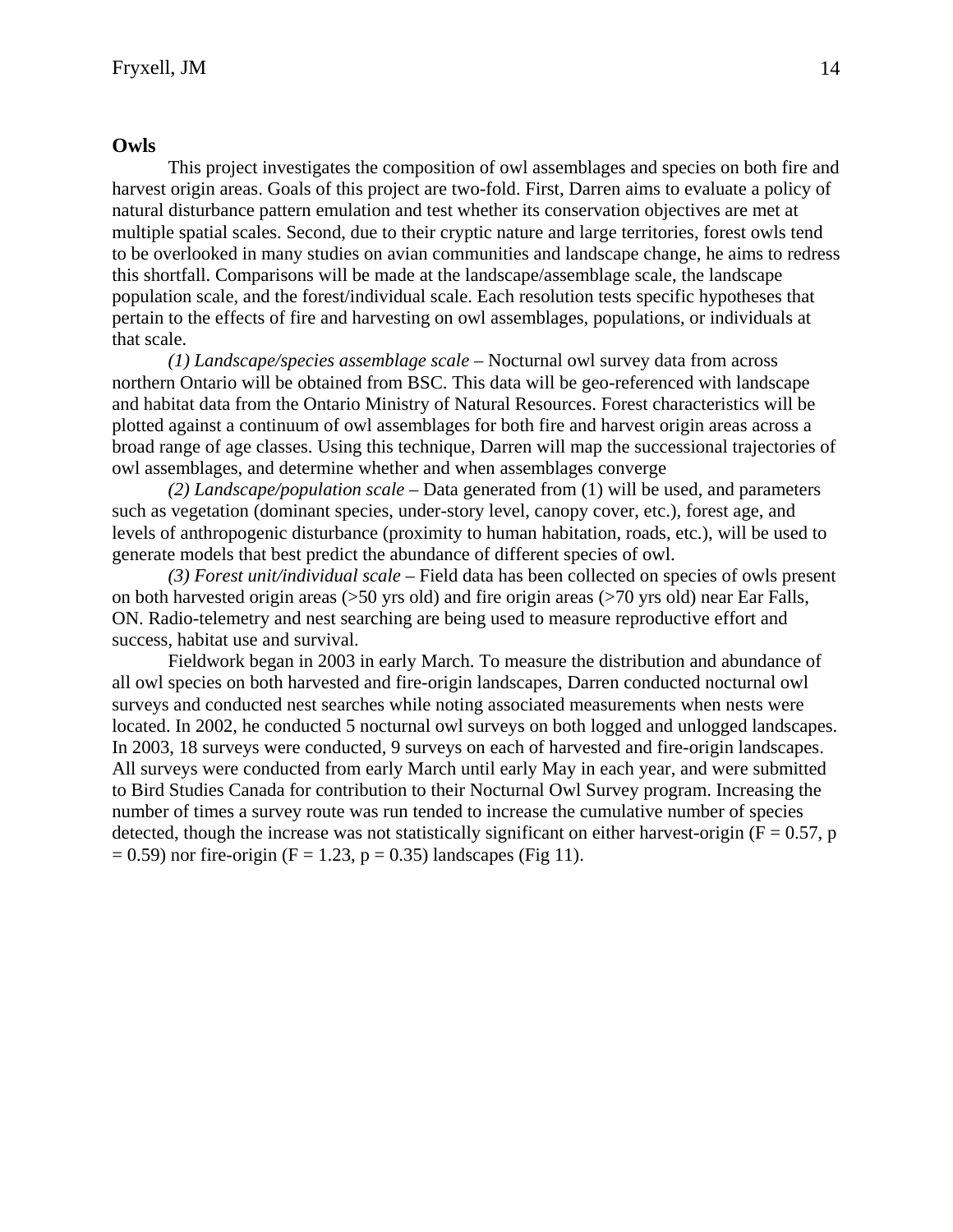

Figure 11: Cumulative species response curves with respect to number of times a survey route is repeated throughout the nesting season. Note that 6 is the maximum number of species to be found on the study site (y-axis).

Reponses to playback surveys differed among species and between years. While Great Gray Owl (*Strix nebulosa*, GGOW) responses reflected diurnal observations in both years, responses from Northern Hawk Owls (*Surnia ulula*, NHOW) did not, with few detections in either year, and an abundance of diurnal observations in 2002 (5 nests, 18 juveniles banded), all in the same areas as the survey routes. There were several differences between the two survey years, but of note was the nearly complete absence of both Great Gray Owls, and Northern Hawk Owls from both the harvest and fire-origin landscapes (Figs 12 and 13). Conversely, responses from Boreal Owls (BOOW, *Aegolius funereus*) were higher.



**Figure 12:** Number of detections per survey point for each species detected on harvest-origin landscapes. Species abbreviations are as follows: GHOW – Great Horned Owl, BROW – Barred Owl, GGOW – Great Gray Owl, LEOW – Long-eared Owl, NSWO – Northern Saw-whet Owl, BOOW – Boreal Owl, NHOW – Northern Hawk Owl. Note significant drop in BROW, GGOW, NSWO and BOOW, contributing to the overall drop in owls detected between the two years.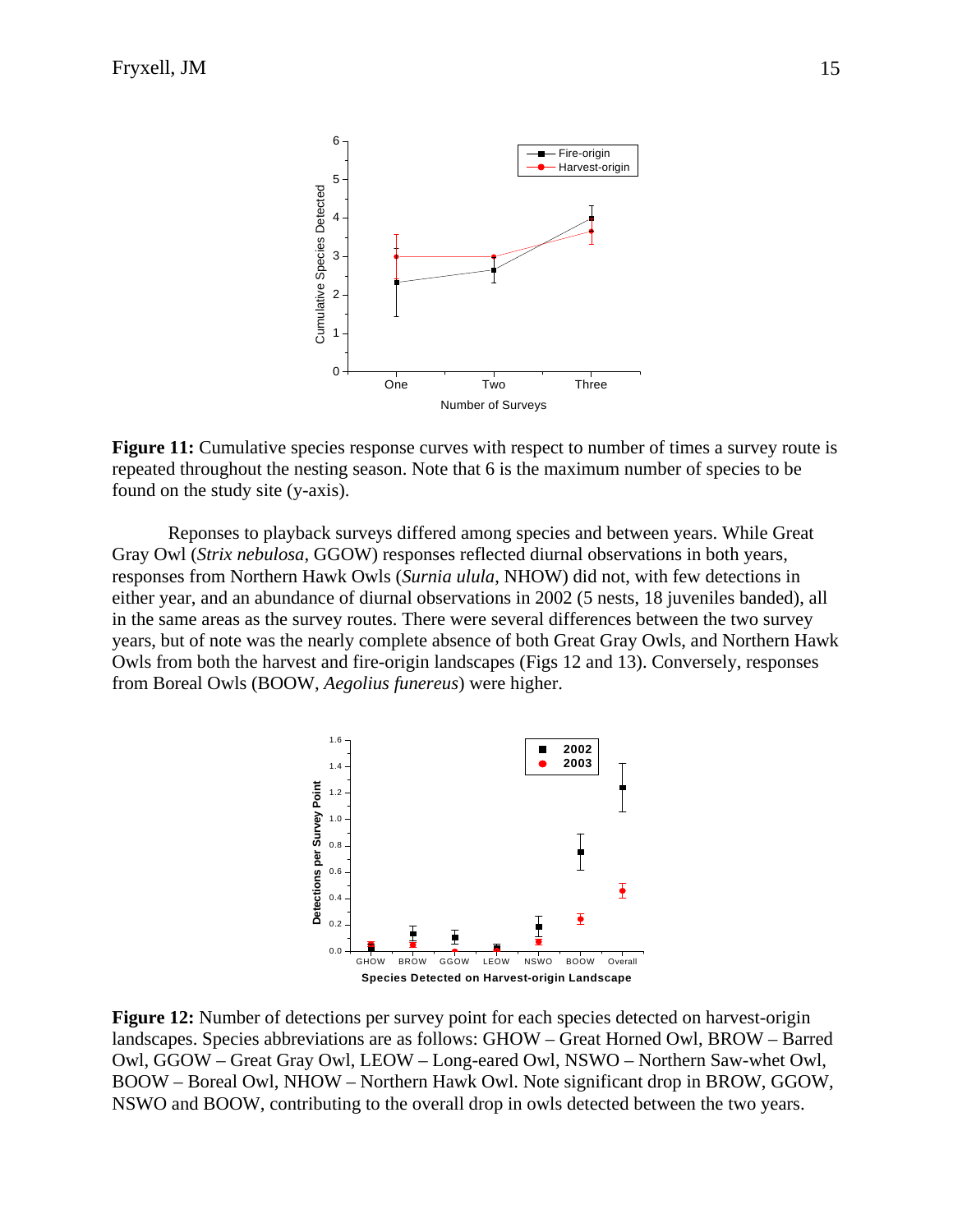

**Figure 13:** Number of detections per survey point of each species on the harvest-origin landscape. Note significant drops in BROW, and GGOW, with increases in NSWO and BOOW.

Overall, previously harvested areas had greater numbers of owl responses in 2002, while there was little difference between the two landscapes in 2003. As for species composition, landscapes surveyed during 2002 appear to be significantly different from one another, while in 2003, species composition appears to be very similar between both landscapes (Figs 14 and 15). Whether this pattern is biologically accurate, or resulted from increased surveys and therefore better data in 2003 is, at this point, unknown. To test whether these patterns are widespread, work to be done will examine surveys conducted throughout northern Ontario, using Bird Studies Canada's nocturnal owl survey database.



**Figure 14:** Number of detection per survey point of each species on both harvest and fire-origin landscapes during 2002 surveys.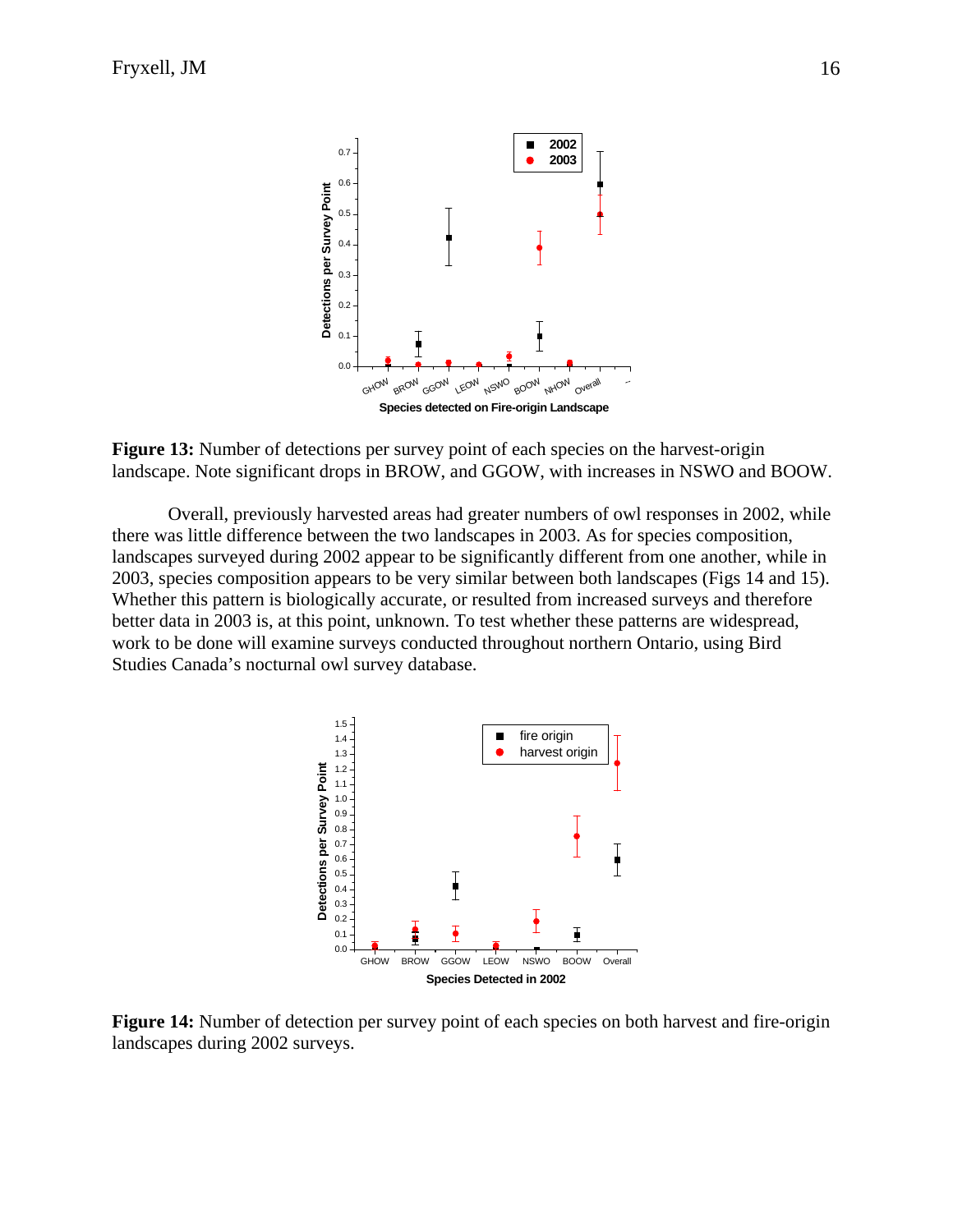

**Figure 15:** Number of detections per survey point of each species on both harvest and fire-origin landscapes during 2003 surveys. Note higher responses of BOOW on the fire-origin landscape.

| Table 4: Number of nests found, examined, and monitored during nest searching in the spring of |  |  |  |
|------------------------------------------------------------------------------------------------|--|--|--|
| each year of the study.                                                                        |  |  |  |

| <b>Species</b> | 2002 | 2003 |
|----------------|------|------|
| <b>GHOW</b>    |      | 2    |
| <b>BROW</b>    |      |      |
| <b>GGOW</b>    |      |      |
| <b>LEOW</b>    |      |      |
| <b>NSWO</b>    |      |      |
| <b>BOOW</b>    | 2    |      |
| <b>NHOW</b>    |      |      |
| <b>Total:</b>  | 17   |      |

**Table 5:** Nest parameters measured

| <b>Species</b> | #              | <b>Number</b><br>fledged/nest | <b>Nest height</b><br>(average m) | <b>Stand age</b><br>(average yrs) | <b>Stand area</b><br>(average ha) |
|----------------|----------------|-------------------------------|-----------------------------------|-----------------------------------|-----------------------------------|
| <b>GHOW</b>    | $\overline{c}$ |                               | 22.3                              | 144                               | 37.82                             |
| <b>BROW</b>    | 2              | ി                             | 11.85                             | 85.5                              | 31.85                             |
| GGOW           | 8              | 1.25                          | 14.96                             | 88.5                              | 43.61                             |
| <b>NSWO</b>    |                |                               | 16.1                              | 82                                | 32.83                             |
| <b>BOOW</b>    | ┑              |                               | 12.69                             | 98.14                             | 39.54                             |
| <b>NHOW</b>    |                | 3.4                           | 9.82                              | 34.4                              | 379.34                            |
| <b>Total:</b>  | 25             |                               |                                   |                                   |                                   |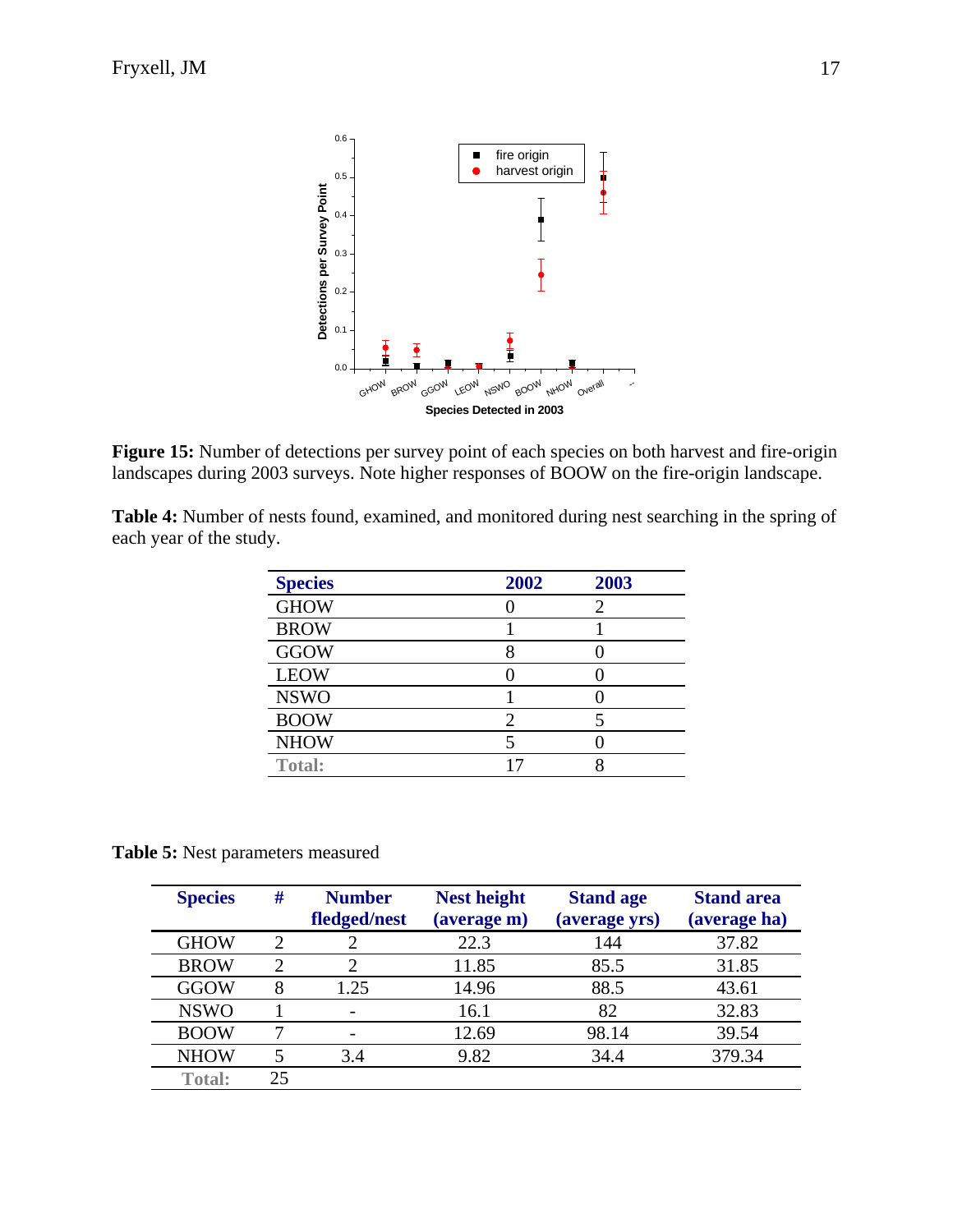A third and final field season will take place in the spring of 2004. A banding permit has now been issued for all species, and banding and radio-tagging will resume in spring 2004. Radio-transmitters will be used to locate more nests as well as to estimate territory size, and provide opportunities to collect pellets. While all captured species will be banded, weighed and measured, radio tags will only be applied to species found in significant numbers on both the fire- and harvest origin landscapes. This will allow comparisons to be made for species-specific fitness metrics (e.g. territory size, nesting effort, etc) between the two landscapes. Analysis is ongoing for this project, and thesis writing will be complete in the spring of 2005.

Formal assessment of the utility of martens as an umbrella species will be one of the objectives of the ongoing SFMN project "An integrative, national-scale approach to developing ecological indicators of forest sustainability", headed by Tom Nudds.

#### **Literature cited**

- Bowman, J.C. and J.–F. Robitaille. 1997. Winter habitat use of American martens within second-growth forest in Ontario, Canada. Wildl. Biol. 3:97-105.
- Boyce, M. and L. McDonald. 1999. Relating populations to habitats using resource selection functions. Trends in Ecology and Evolution 14:268-272.
- Burnham, K.P. and D.R. Anderson. 1998. Model selection and inference: a practical information-theoretic approach. Springer-Verlag, New York.
- Buskirk, S.W., and R.A. Powell. 1994. Habitat ecology of fishers and American martens. Pp. 283-296 *in* S.W. Buskirk, A.S. Harestad, M.G. Raphael, and R.A. Powell (eds.). Martens, Sables, and Fishers: Biology and Conservation. Cornell Univ. Press, Ithaca.
- Canadian Council of Forest Ministers (CCFM). 1997. Criteria and indicators of sustainable forest management in Canada: Technical Report. Nat. Res. Can., Ottawa.
- Chapin, T. G., D.J. Harrison, and D.D. Katnik. 1998. Influence of landscape pattern on habitat use by American marten in an industrial forest. Cons. Biol. 12:1327-1337.
- Cornuet, J.-M., S. Piry, G. Luikart, A. Estoup, and M. Solignac. 1999. New methods employing multilocus genotypes to select or exclude populations as origins of individuals. Genetics 153:1989-2000.
- Davis, C. S., and C. Strobeck. 1998. Isolation, variability, and cross-species amplification of polymorphic microsatellite loci in the family Mustelidae. Molecular Ecology 7:1776-1778.
- Doak, D.F., & L.S. Mills. 1994. A useful role for theory in conservation. Ecol. 75:615- 26.
- Fryxell, J.M., J.B. Falls, E.A. Falls, R.J. Brooks, L. Dix, and M.A. Strickland. 1999. Density dependence, prey dependence, and population dynamics of martens in Ontario. Ecol. 80:1311-1321.
- Fryxell, J.M., J.B. Falls, E.A. Falls, R.J. Brooks, L. Dix, and M.A. Strickland. 2001. Harvest dynamics of mustelid carnivores in Ontario, Canada. Wildl. Biology 7:151-9.
- Goldstein, D. B. 1995. An evaluation of genetic distances for use with microsatellite loci. Genetics 139:463-471.
- Hargis, C.D., J.A. Bisonnette, and D.L. Turner. 1999. The influence of forest fragmentation and habitat pattern on American martens. J. Appl. Ecol. 36:157-172.